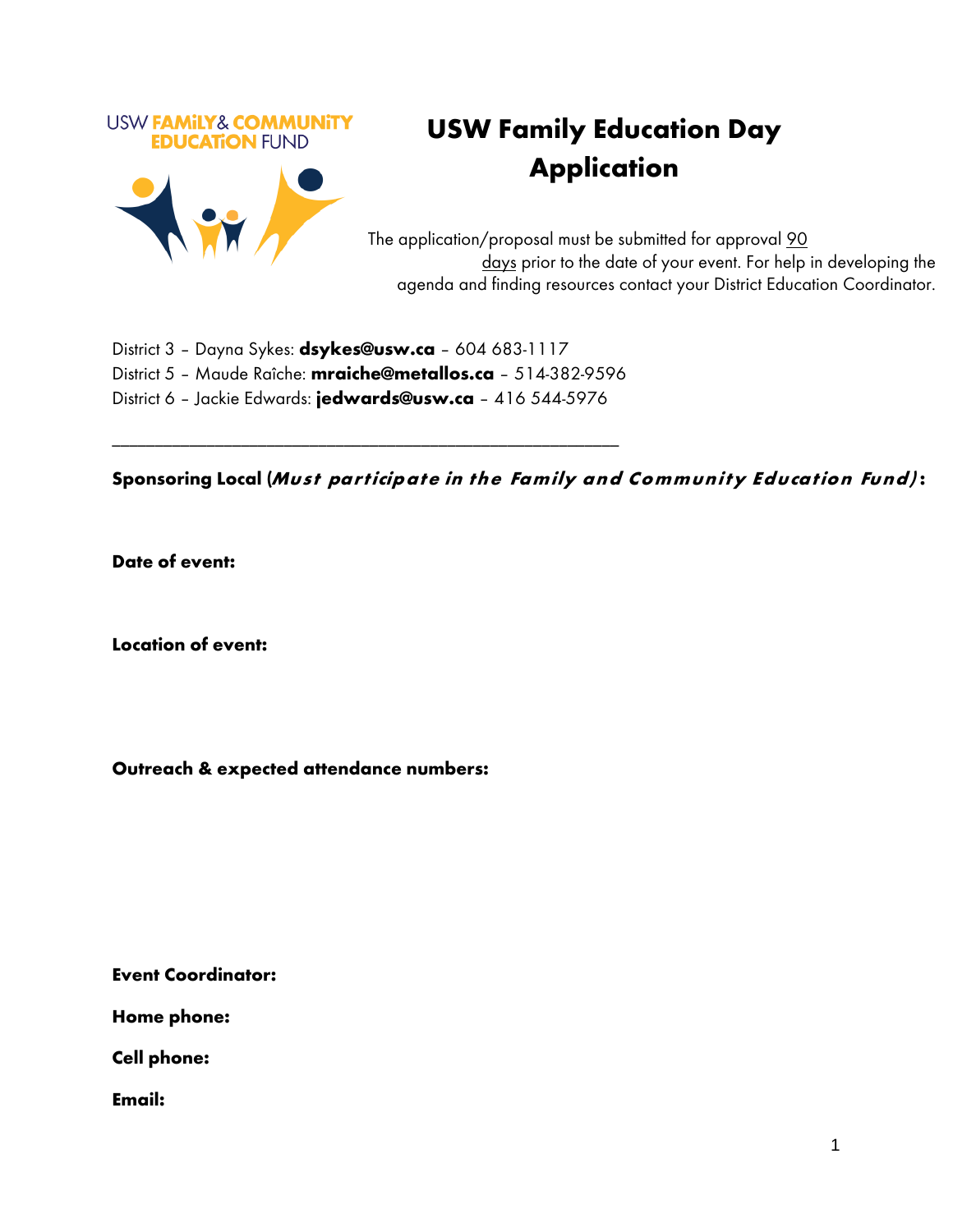**Agenda for the day:** 

**Detailed description of education seminar:**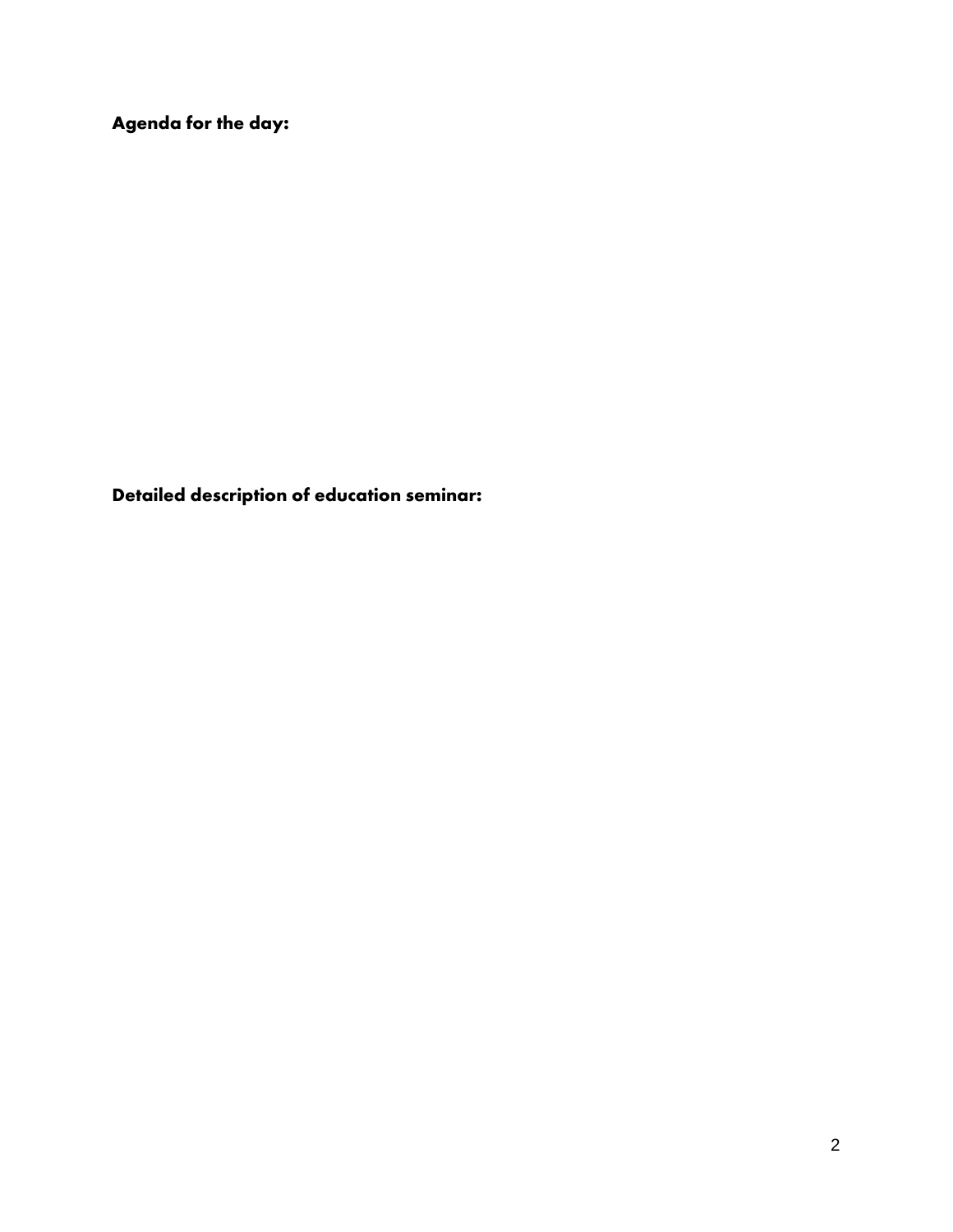**Detailed description of cultural activity:** 

**Community allies being invited:**

**Budget:**